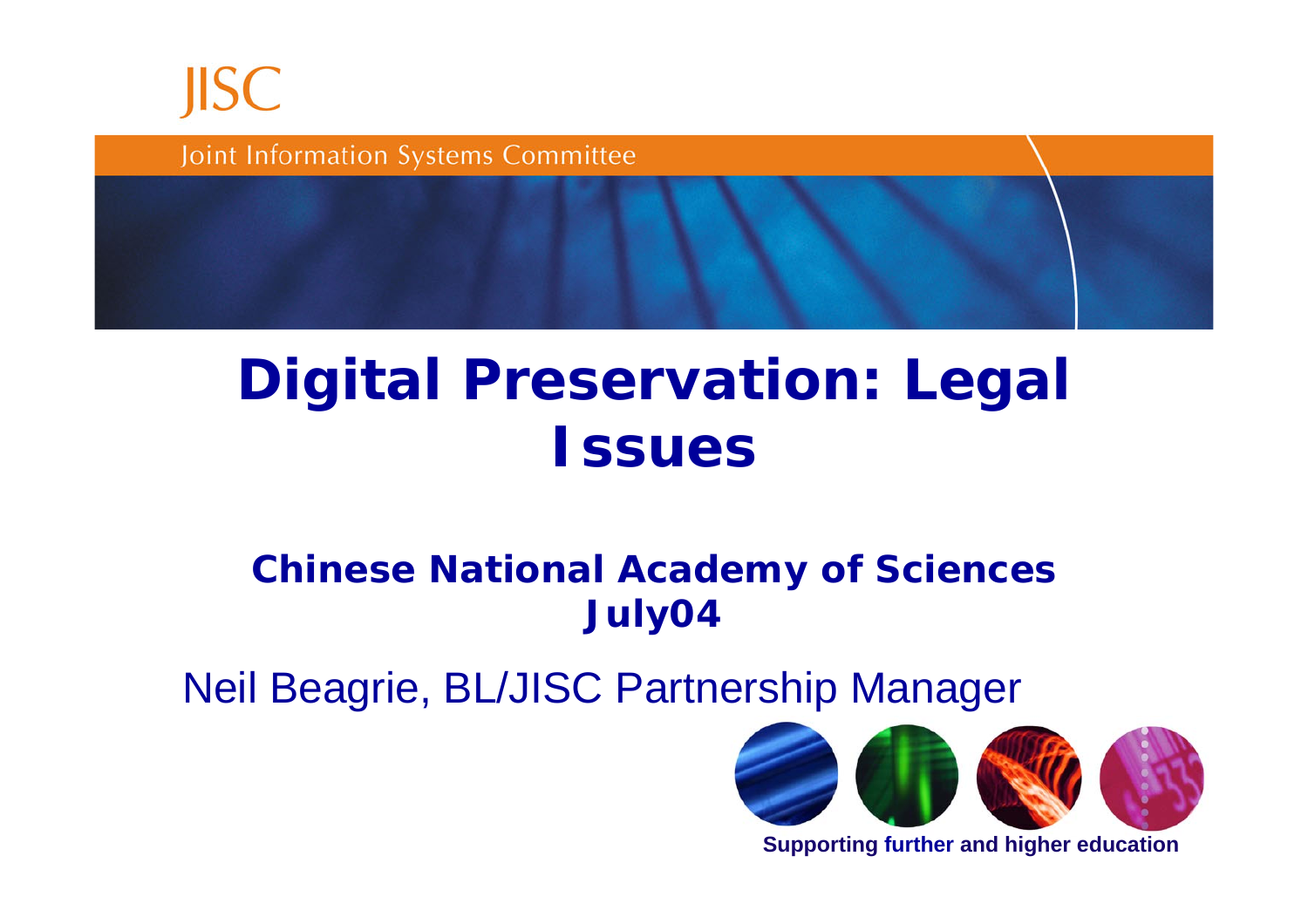

## **Warnings!**

- This does not constitute legal advice
- I am not a lawyer you must seek specific legal advice for your needs
- Legislation varies from country to country – examples provided are mostly from UK law
- Complex area -I will simplify but provide references to more detailed studies

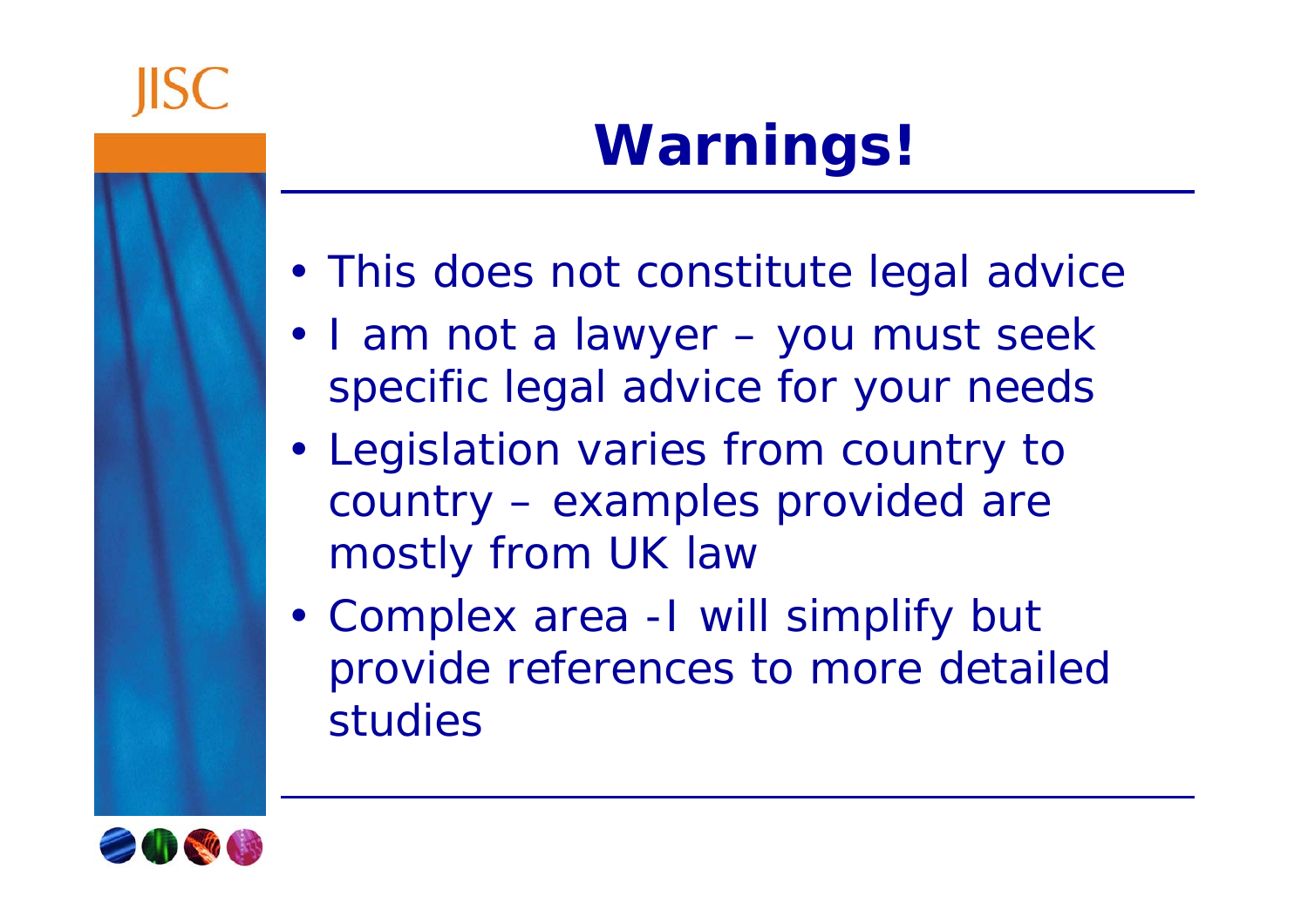### **Overview**

- **Copyright, IPR, and technical protection measures**
- **licensing and contract law**
- **Deposit legislation for epublications**
- **Other legal issues**
- **Conclusions**
- **Further Information**



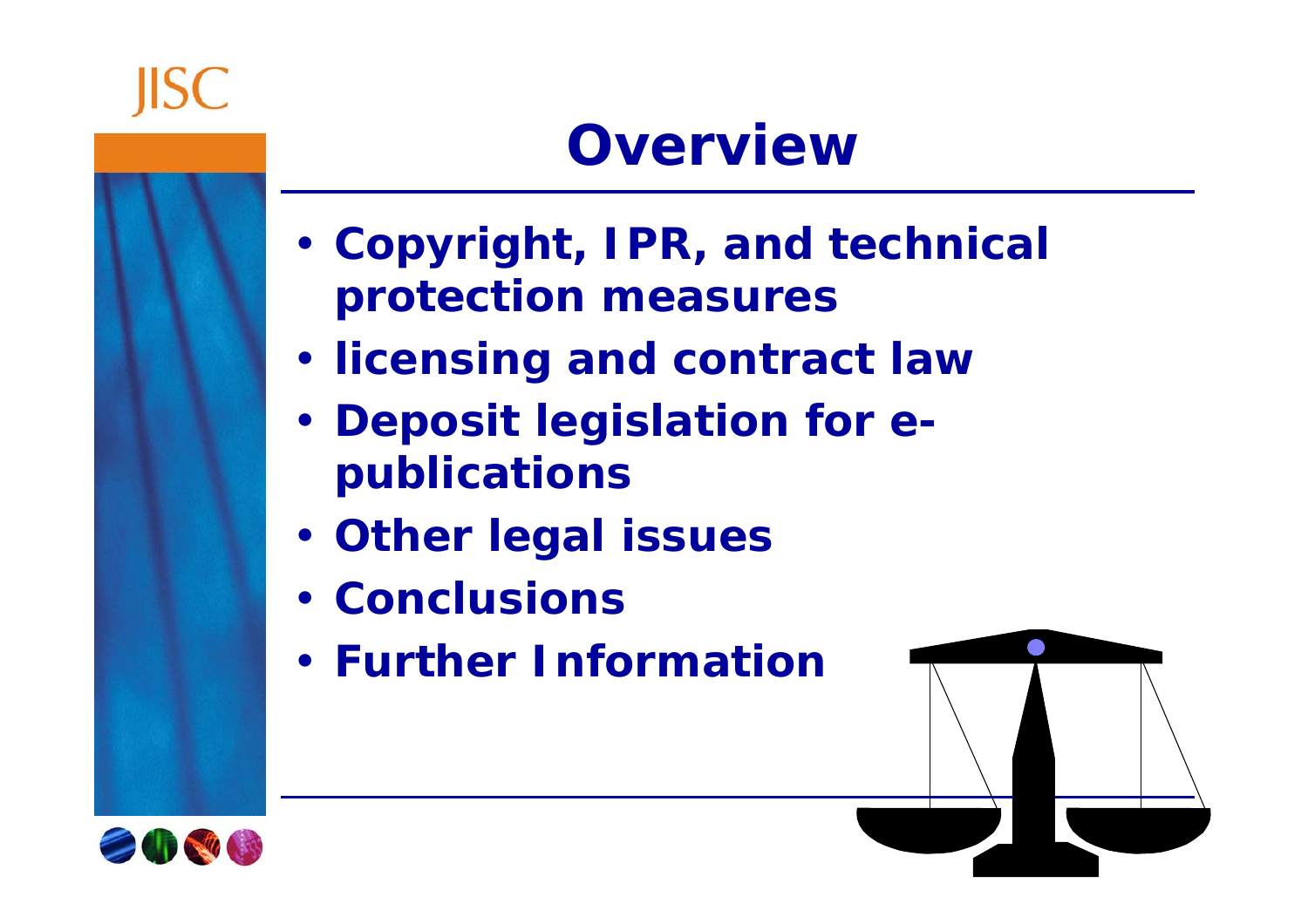# **Copyright + IPR(1)**

#### **copyright a right protects against the unauthorised copying of a work**

- –effective upon creation of the work
- –registration is not required
- – property:
	- it may be bought, sold or passed on by the owner

### **What can be copyrighted?**

- $\sim$ original literary, musical or dramatic work
- $\sim$ sound recordings, broadcasts etc
- typographical arrangements
- computer programs
- databases

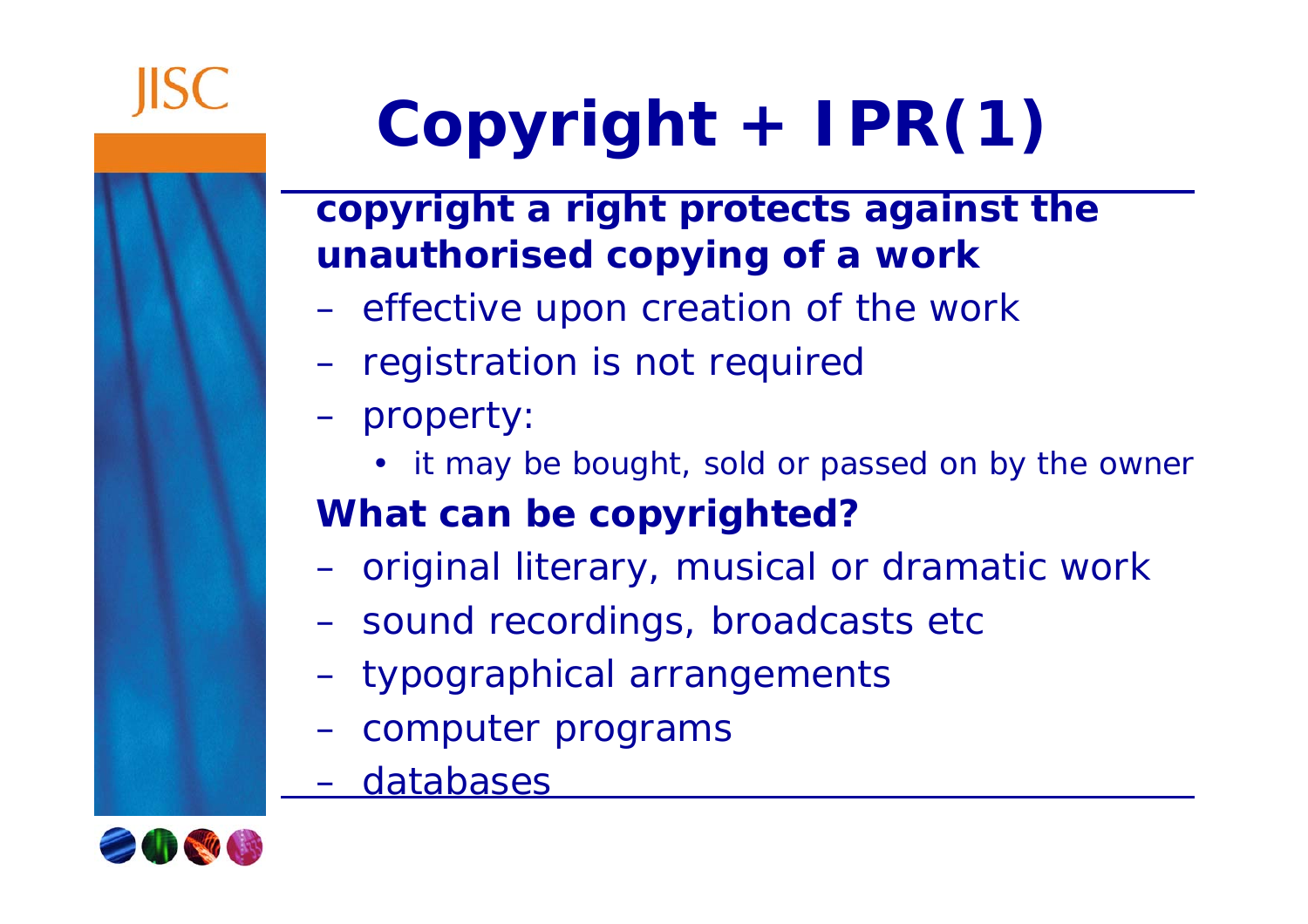# **Copyright + IPR(2)**

- Copyright may have specific exemptions eg fair use, rights for archive copy
- Exemptions are often complex
- $\bullet$  Intellectual property rights (IPR) are copyright plus other rights including:
	- $\mathcal{L}_{\mathcal{A}}$  "Moral Rights" rights to protect acknowledgement of authors, protect against derogatory treatment etc
	- "Performance rights" rights of performers in a work, etc

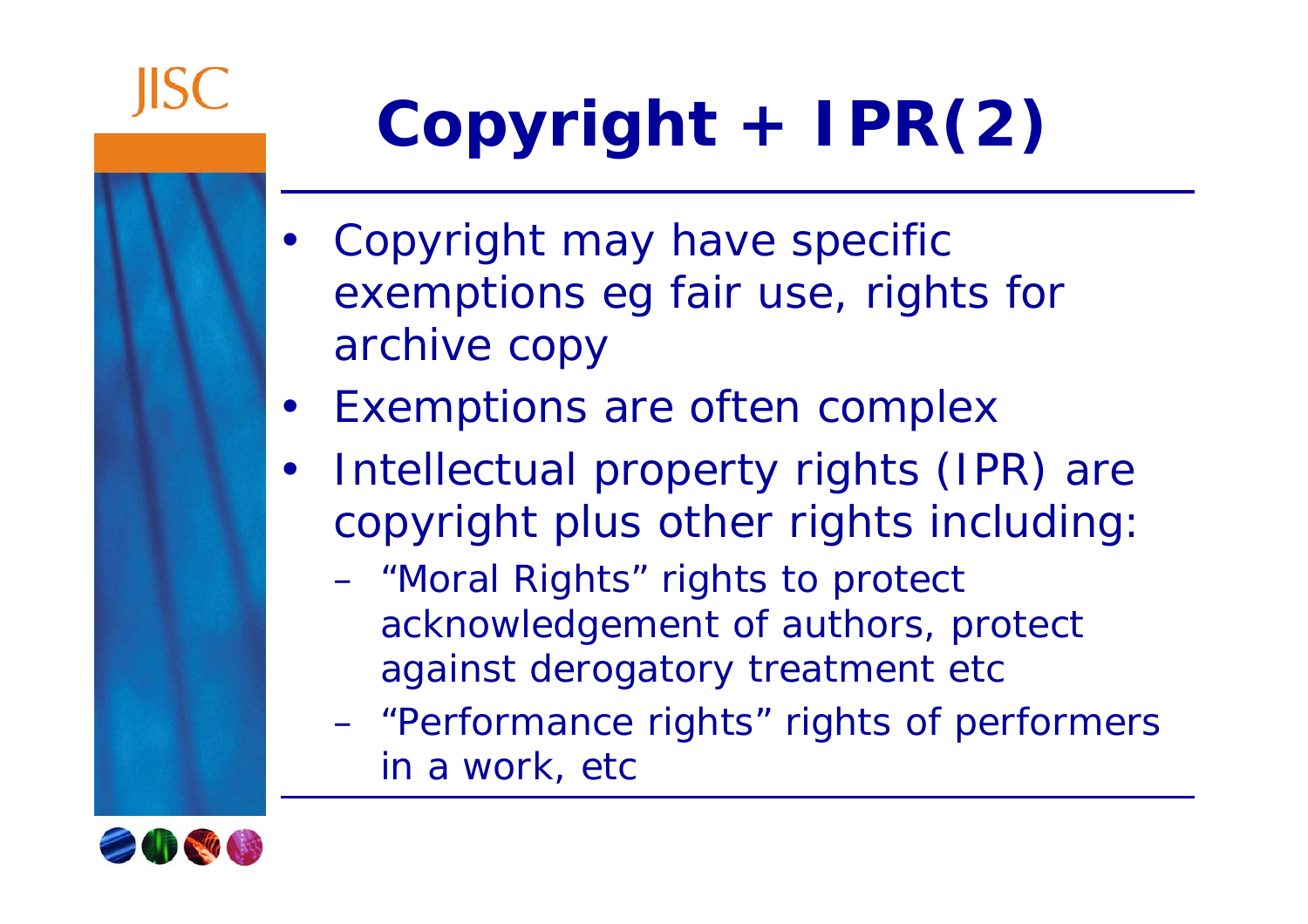# **Copyright + IPR(3)**

- • Copyright and other intellectual property rights (IPR) such as moral rights have a substantial impact on digital preservation
- • preservation of digital materials is dependent on a range of strategies, which has implications for IPR in those materials
- $\bullet$  Consideration may need to be given not only to content but to any associated software.
- $\bullet$  can infringe IPR unless statutory exemptions exist or specific permissions have been obtained from rights holders
- $\bullet$  Specific permissions may be very challenging eg for Internet Archive or digital art

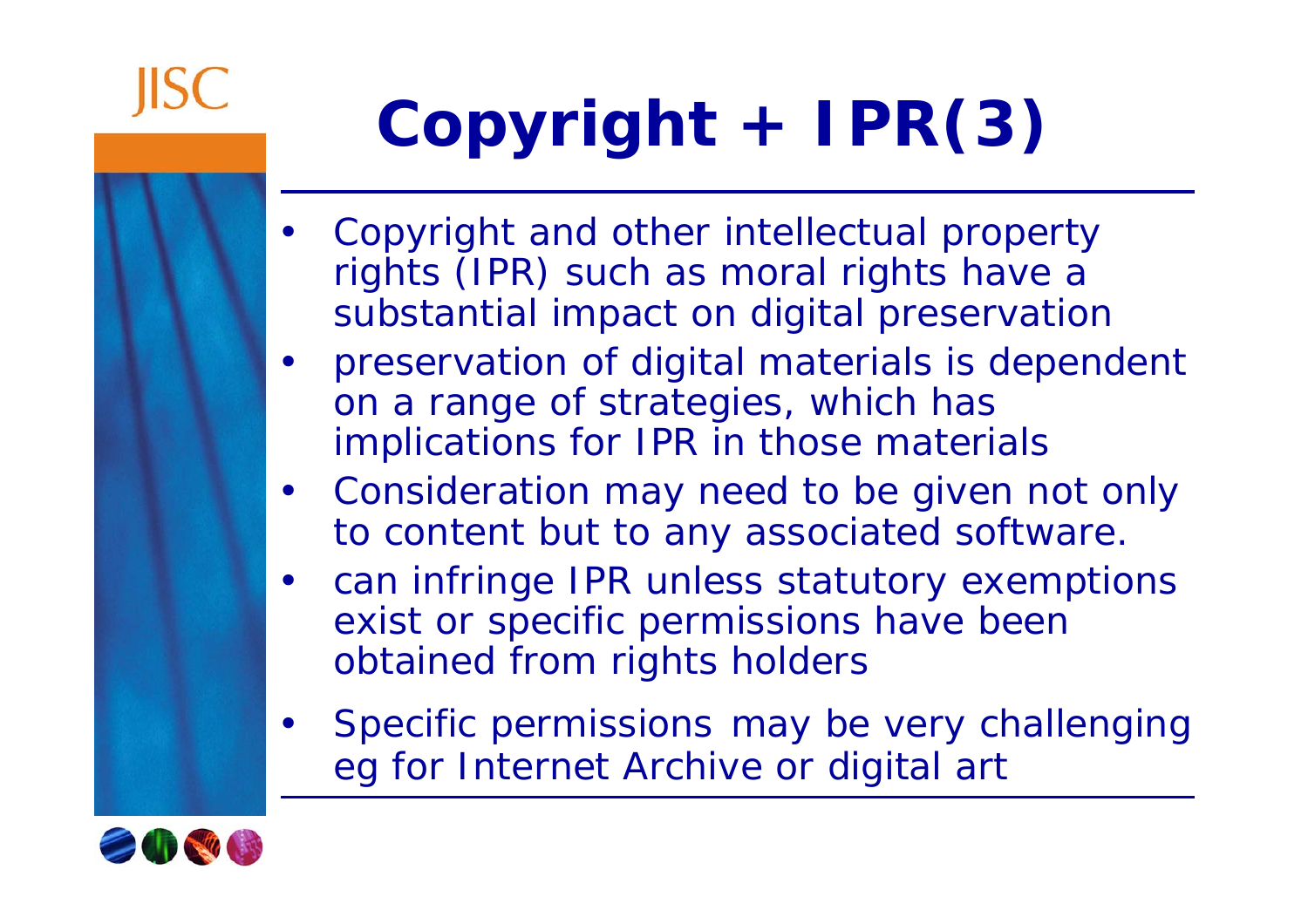# **IPR and BBC Doomsday**

DISK produced in 1986 Over 1m contributors



#### Preserved via emulation?preservation copy or new work

#### ?express permission needed from 1m contributors

- *42.-(1) The librarian or archivist of a prescribed library or archive may, if the prescribed conditions are complied with, make a copy from any item in the permanent collection of the library or archive-*
- •access may be provided to BBC Domesday via emulation if:
- •The original discs are owned by the provider
- •Only one use at a time is made per original set of Domesday discs
- • BBC Domesday running under emulation on a modern computer constitutes a *copy* not a *new version* of BBC Domesday.



**JISC**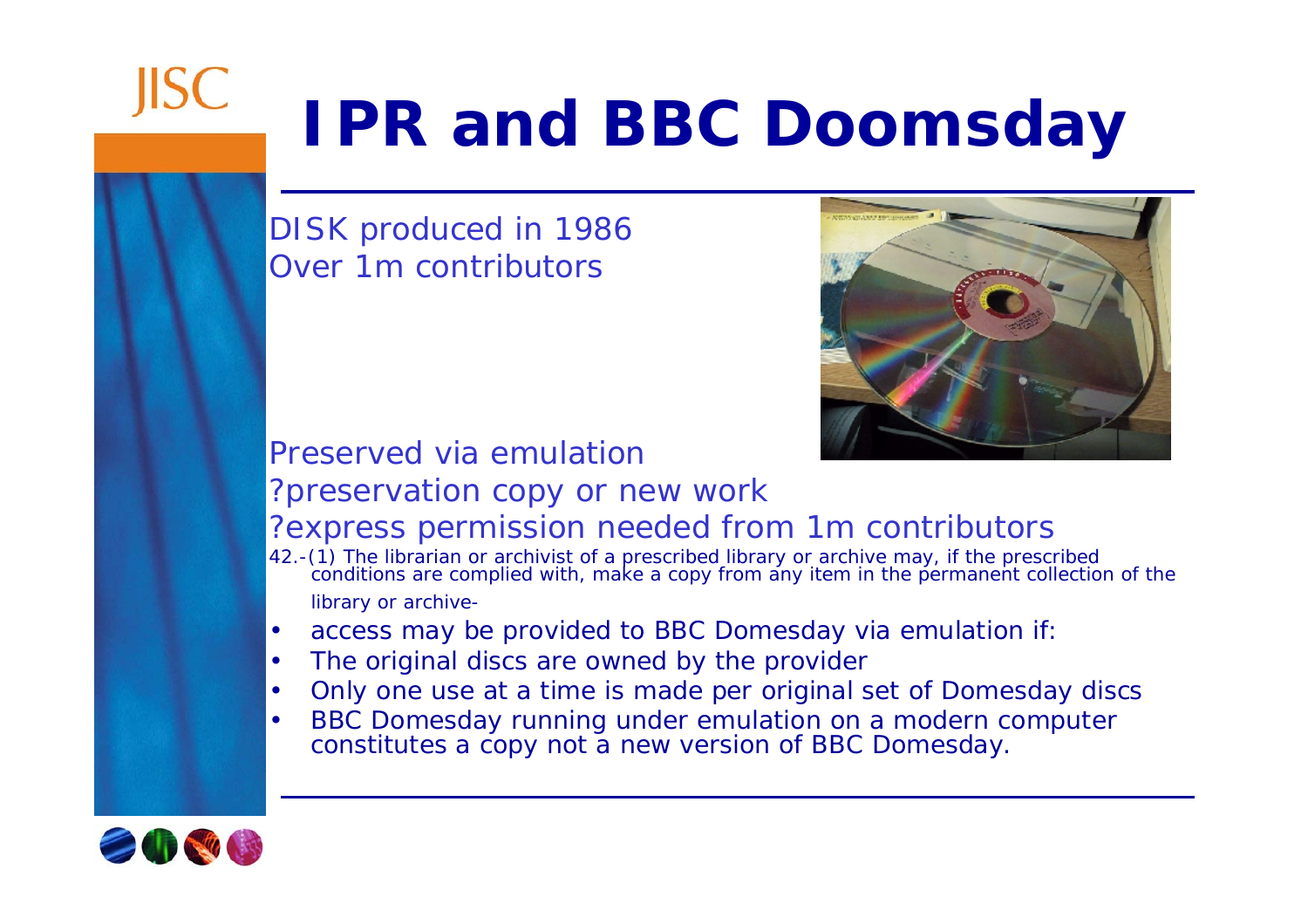## **IPR protection software and law**

- US Digital Millenium Copyright Act ("DMCA") and similar EU legislation Directive 2001/29/EC
- if the digital resource is protected by a technology that controls access, you cannot legally bypass the access control mechanism
- Usually some degree of exemption for archiving but no general provision

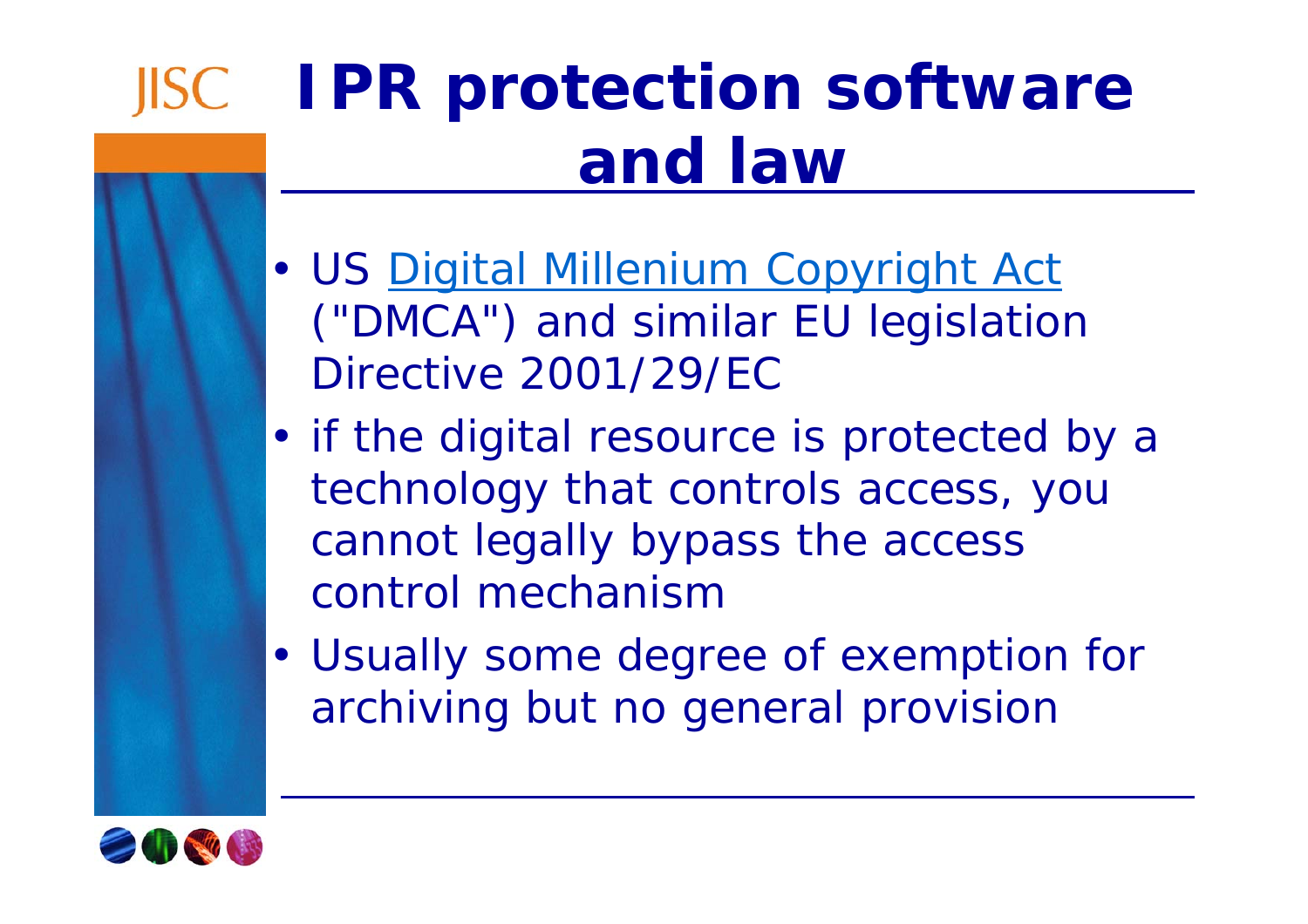### **Licensing and contract law**

- Licences based on contract law
- Can over-ride statutory provisions eg fair use
- Usually based on licensing remote access to a resource not physical ownership
- Fundemental challenge to digital preservation in this business model
- read any licensing agreements you or your institution has signed before making preservation copies
- Build archiving provisions into licences

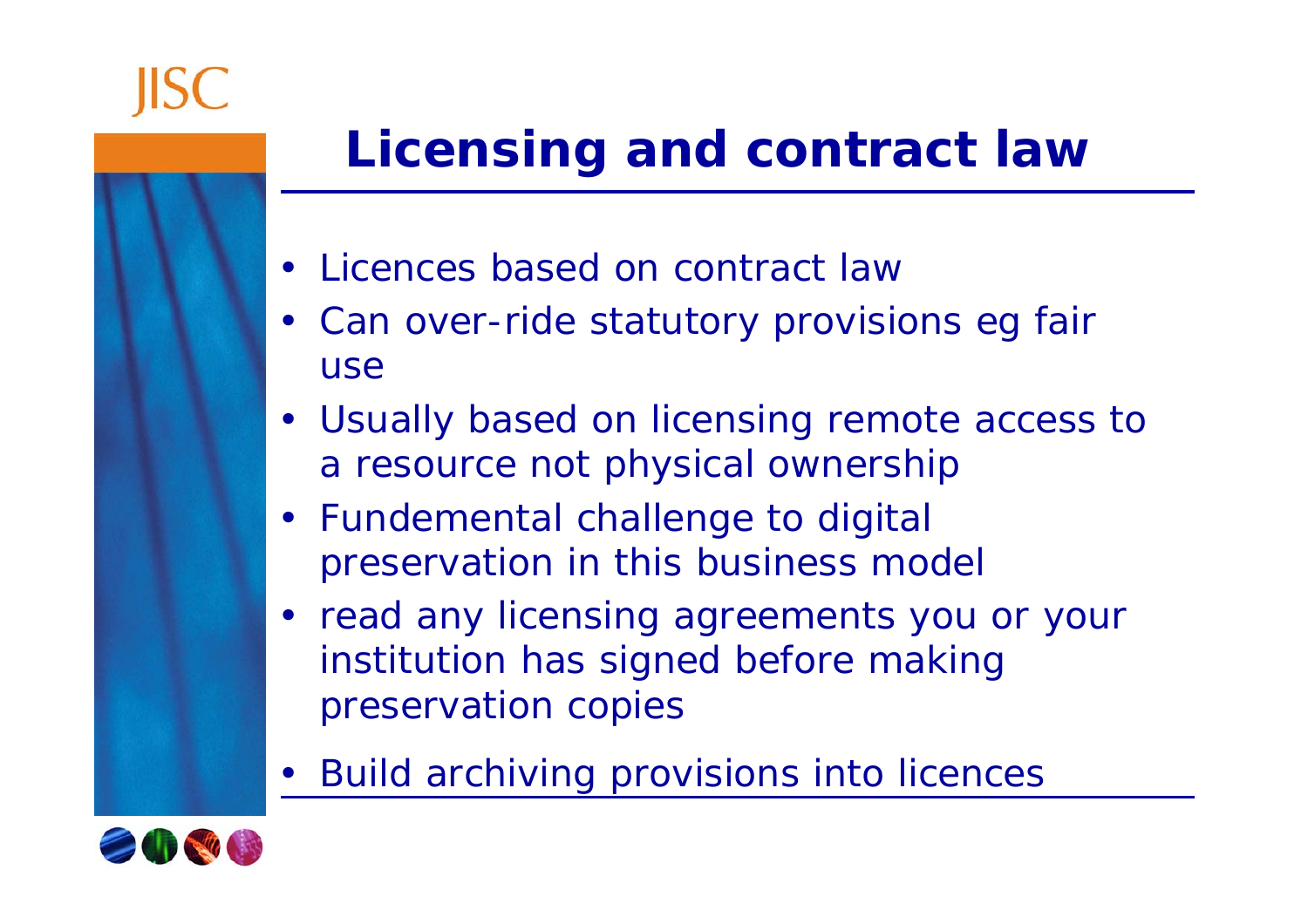

## **UK National Electronic Site Licensing Initiative**

- model licence incorporated clauses for perpetual access and archiving of back issues
- continuing archival access is subject to the terms and conditions of use of the Licence
- structures for enabling this examined in JISC study (see other presentation)

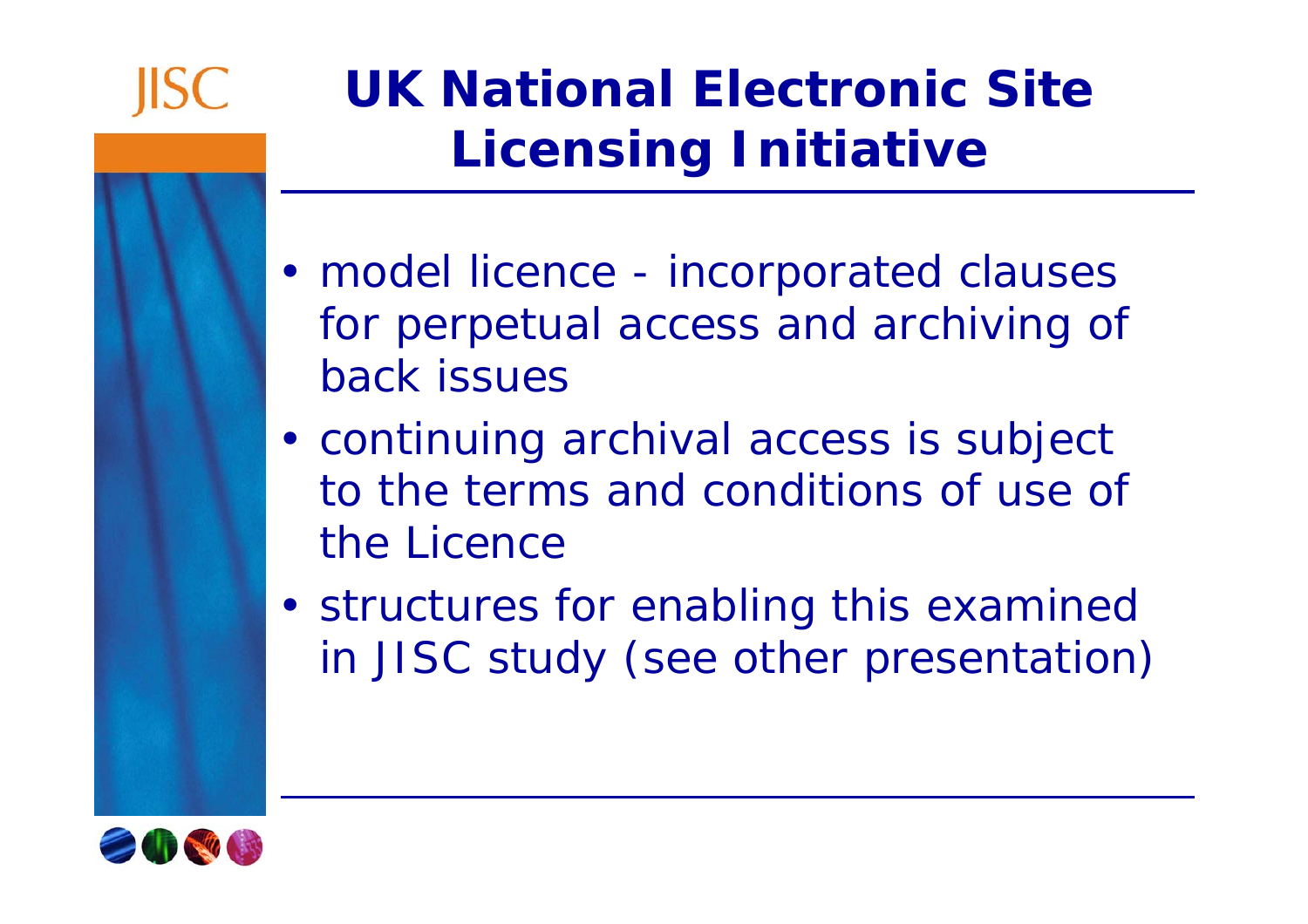### **Issues**

- – past agreements with institutions- not modified for collaborative archiving
- $\mathcal{L}_{\mathcal{A}}$ How to enforce archiving rights
- $\mathcal{L}_{\mathcal{A}}$  Access to authorised users- subscription rights each year for institutions and versions of licences
- must retain archive of licences and subscriptions data
- limitations of licensing with publishers interpretation of rights - 3rd party content e.g. images, and society/publisher contracts

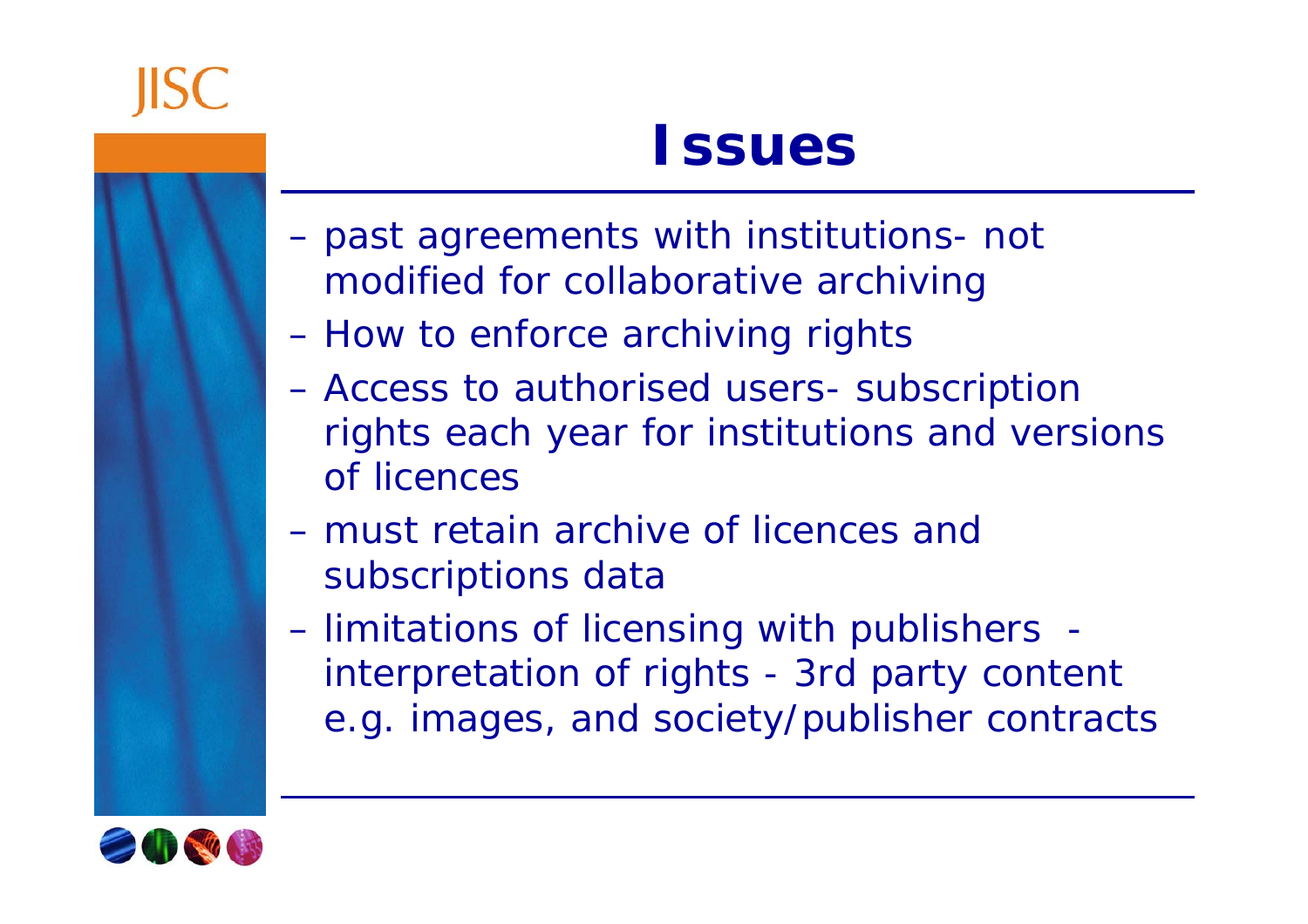## **British Library and legal deposit**

- UK Legal Deposit Libraries
	- $\sim$  British Library and 5 other deposit libraries (Cambridge, Oxford, National libraries of Scotland , & Wales, Dublin)

• development legal deposit for e publications

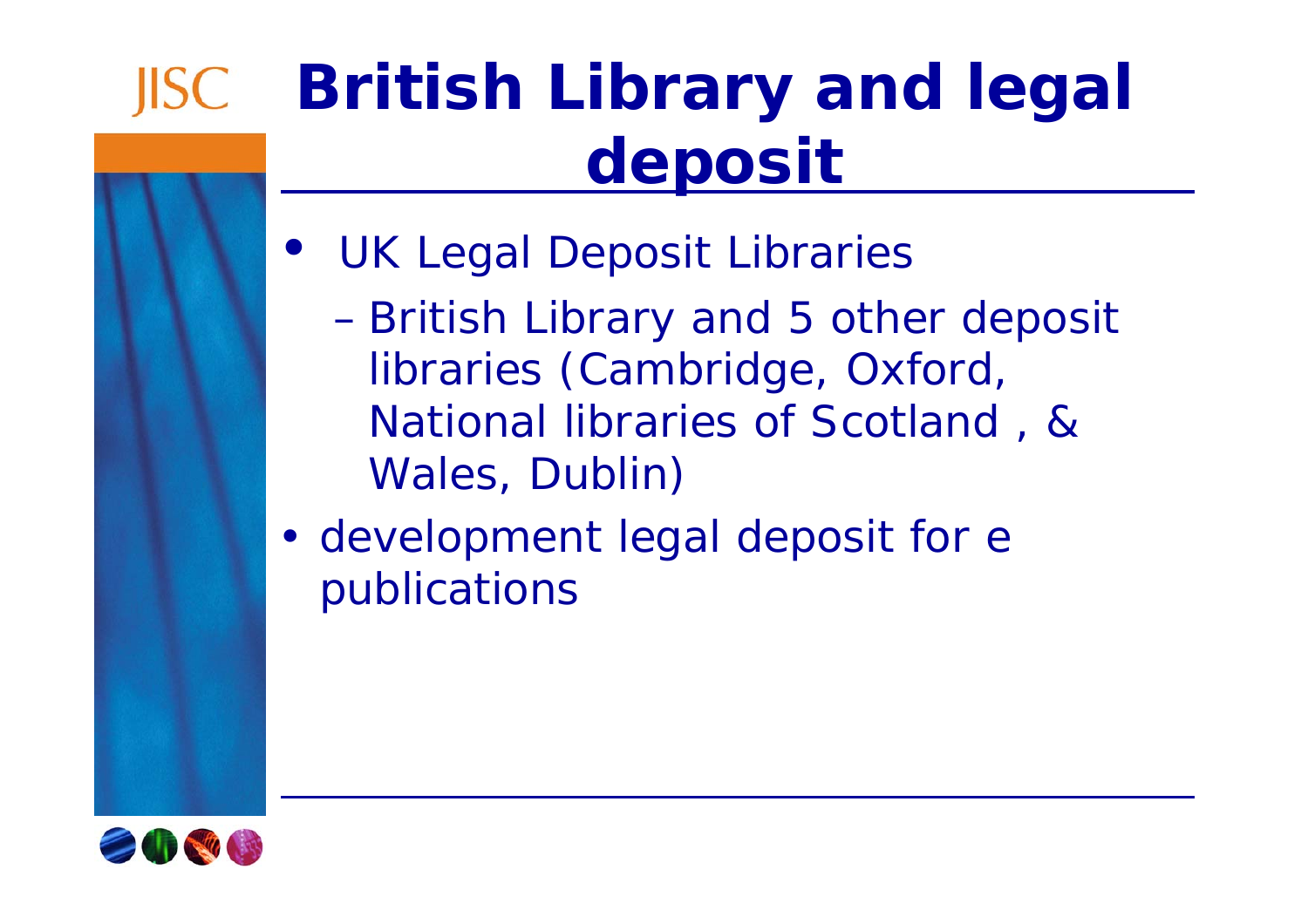

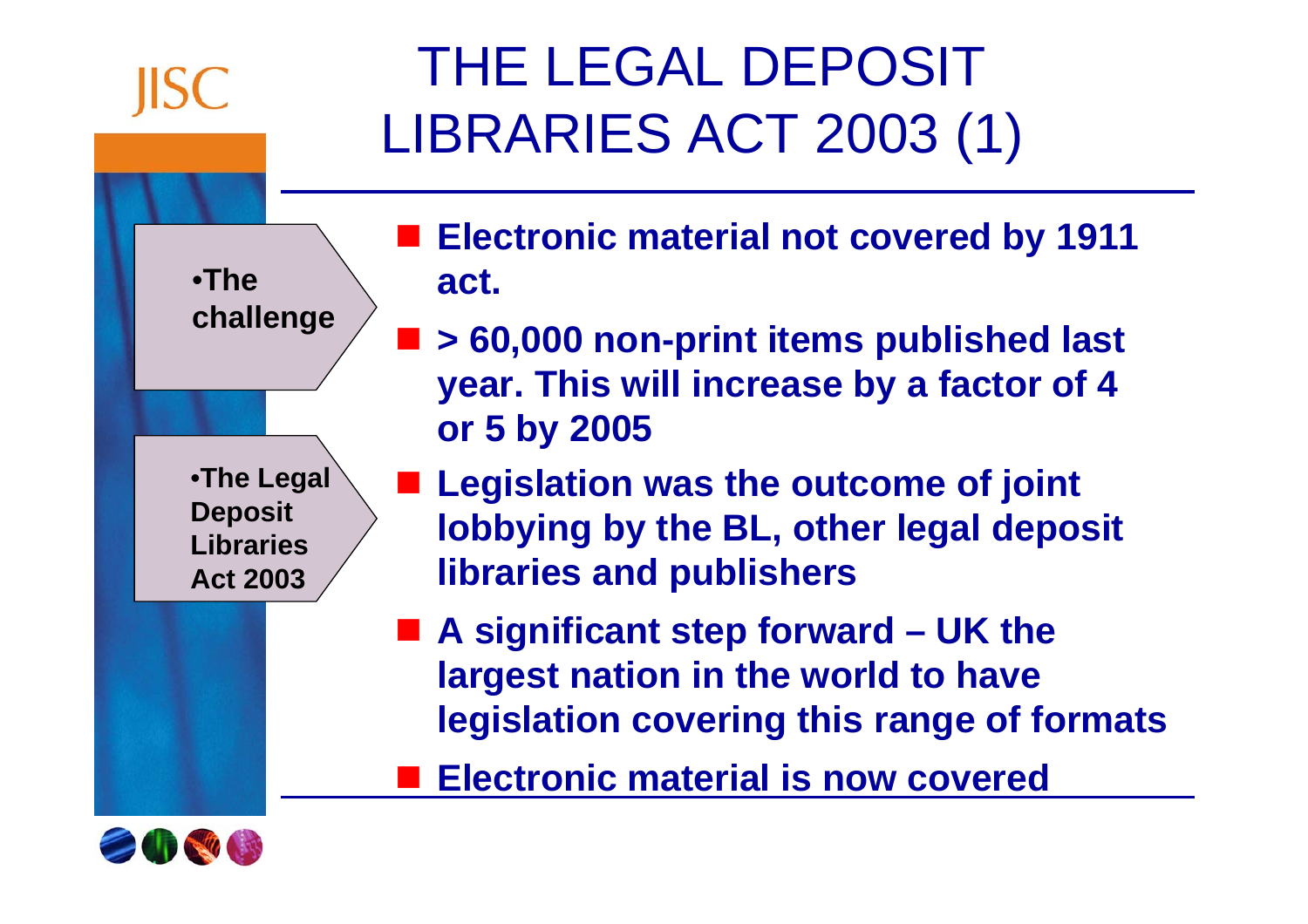

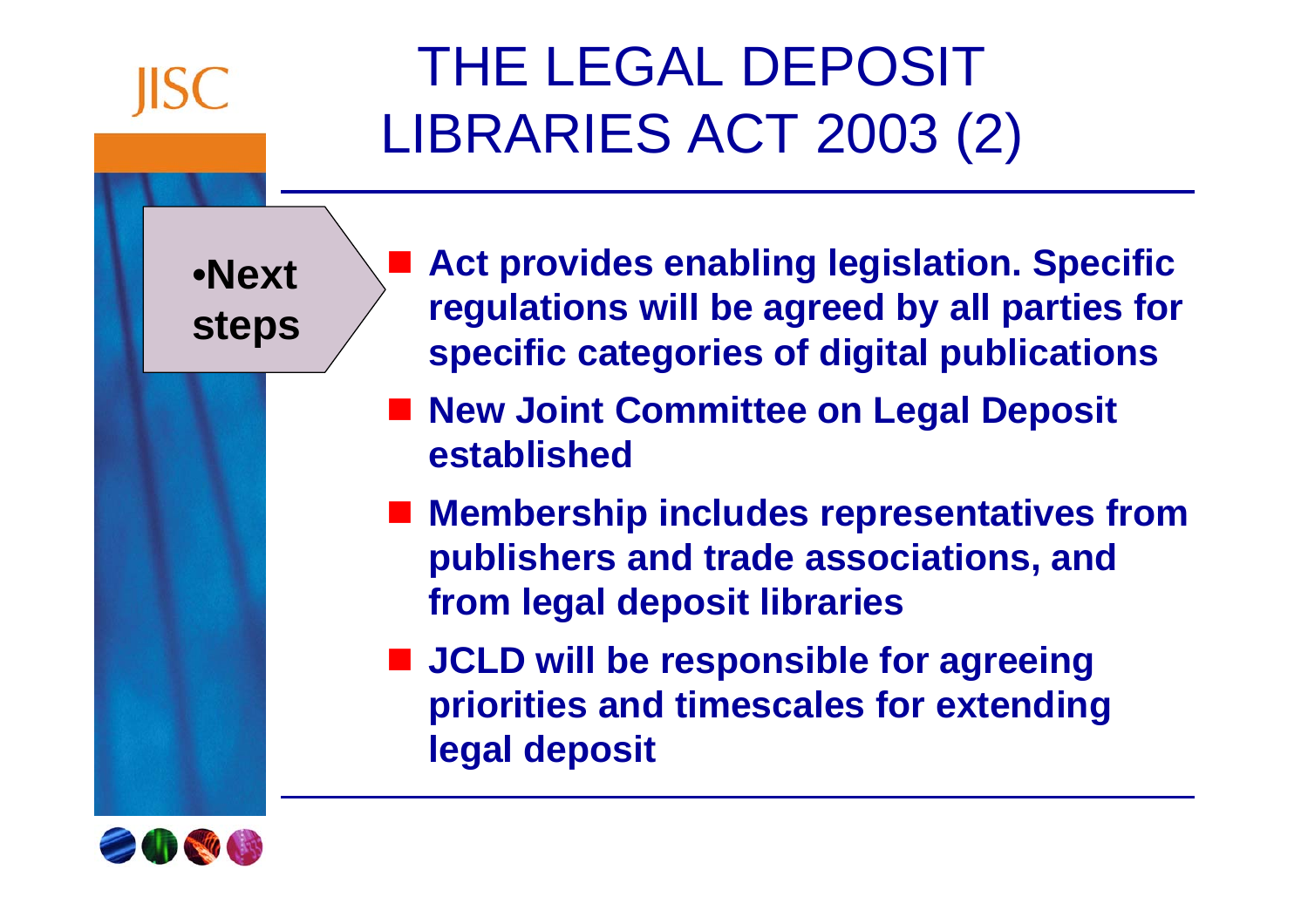•

•

•

•

### **Issues**

- What will be covered by legal deposit
- How much is served from within the uk
- **Strategy** 
	- –The national publication archive
	- $\mathcal{L}_{\mathcal{A}}$ How are roles/responsibilities shared
	- $\mathcal{L}_{\mathcal{A}}$ Web archiving – UKWAC
	- $\mathcal{L}_{\mathcal{A}}$ Development of electronic deposit systems
- International collaboration
	- –other international repositories
	- –levels of redundancy
- Access restrictions

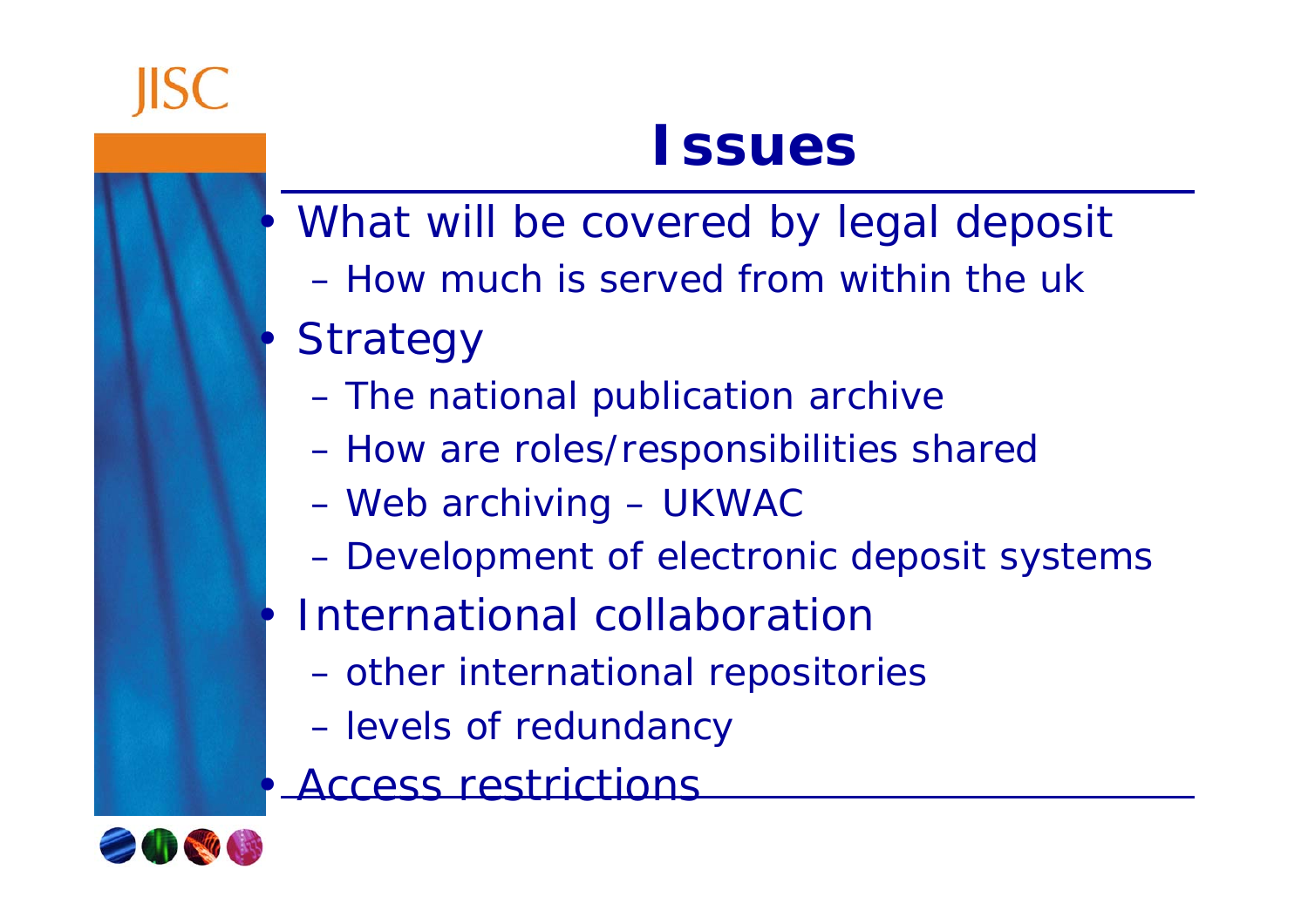

# **Other Legal Issues**

- • A number of other legal issues impact on digital preservation particularly access to archives:
	- Data Protection
	- $\mathbb{R}^n$   $\mathbb{R}^n$ Human Rights Act
	- Freedom of Information
	- Defamation
	- Access for Disabilities

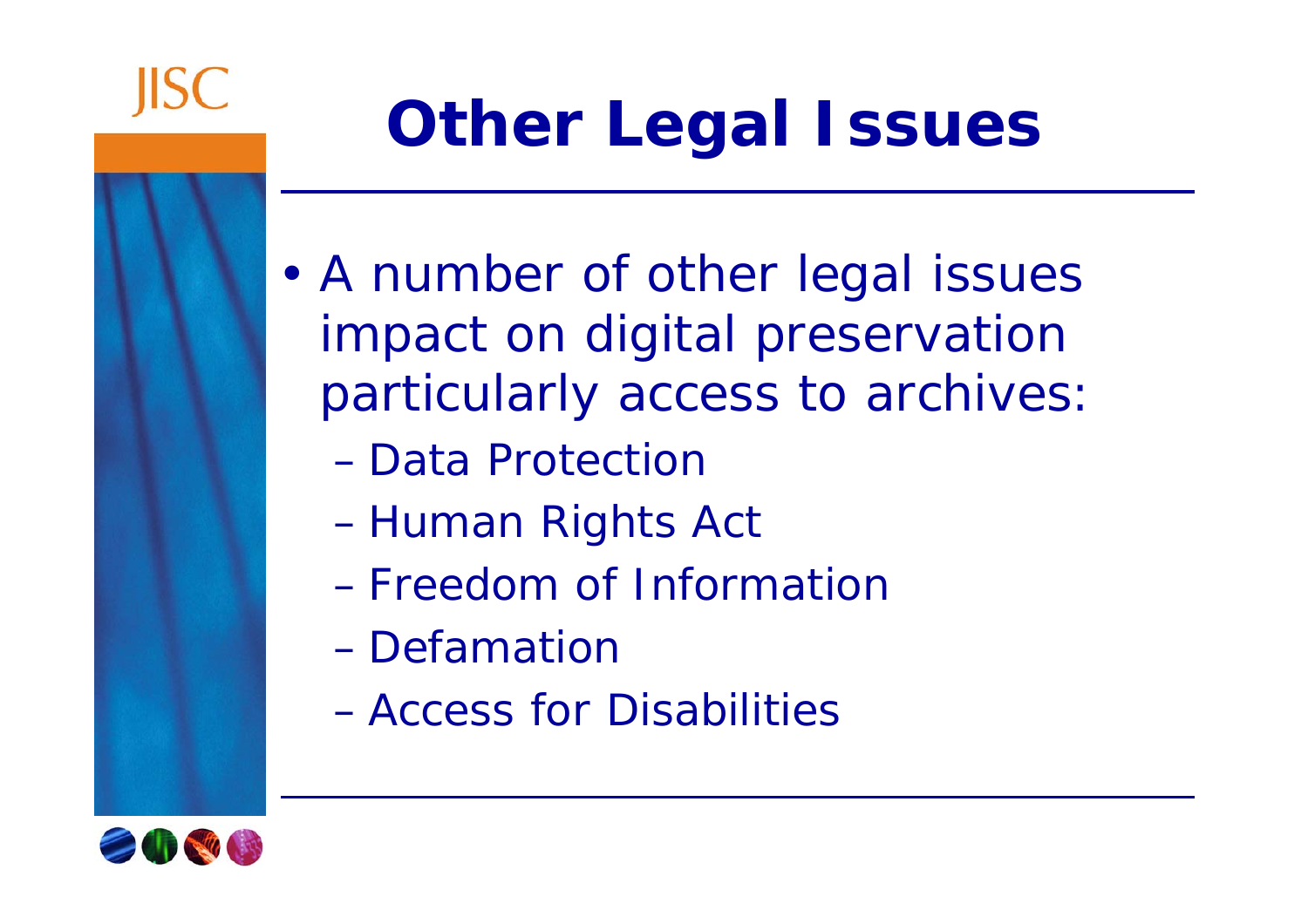## **Conclusions**

- Complex area– you must seek specific legal advice for your needs
- Digital preservation often a legal grey area not understood or considered by legislators
- lack of legal certainty should not prevent digital preservation actions
- Usually some specific exemptions and fair use provision
- Take action to manage risks